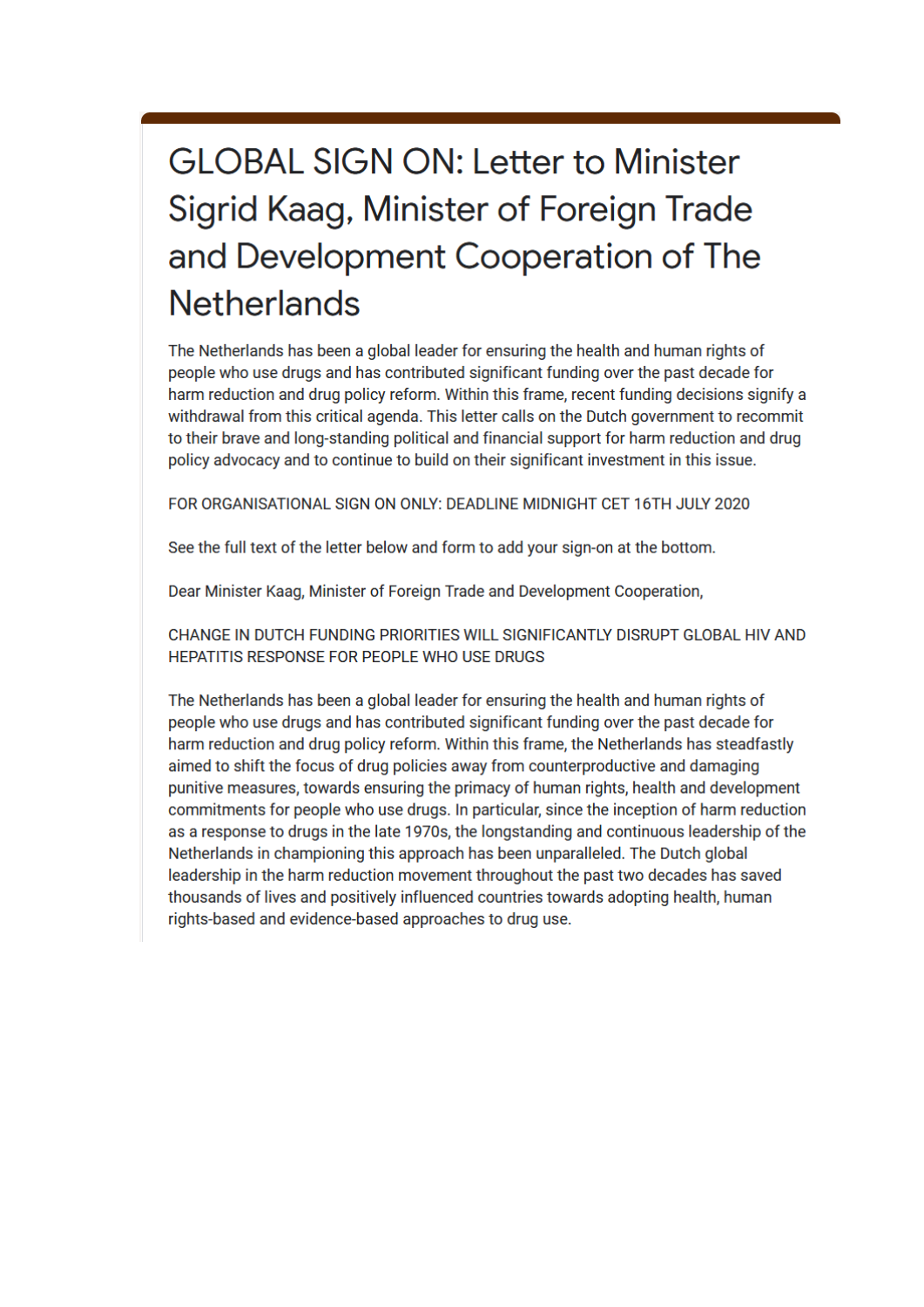Just two years ago, at the 2018 AIDS Conference, hosted by the Netherlands in Amsterdam, there was a special focus on Eastern Europe and Central Asia (EECA), where HIV is predominantly driven by unsafe injecting drug use. The Dutch government used the opportunity to re-iterate its commitment to harm reduction and to addressing the HIV epidemic in EECA. Consistent with this commitment, the current policy 'strengthening civil society' (Health, rights and drugs: harm reduction, decriminalization and zero discrimination for people who use drugs. UNAIDS (2019)) and in the Ministry's SRHR Theory of Change, prioritises people who use drugs and mentions harm reduction explicitly.

In sharp contrast to this, the latest round of funding decisions under the SRHR Partnership Fund represents a drastic shift away from these long-standing and critical priorities. None of the selected partnerships include comprehensive, consistent and high-quality harm reduction service delivery or advocacy for drug policy reform. Moreover the selected programmes that include HIV as a topic do not substantially include regions such as EECA, the Middle East and South-East Asia - where HIV incidence among people who use drugs is still rising.

There are an estimated 15.6 million people around the world who inject drugs. Just 1% of them live in countries with high coverage of harm reduction services. People who inject drugs are 22 times more at risk of HIV compared with the general population. The 2018 research report 'the Lost Decade' (The Lost Decade: Neglect for harm reduction funding and the health crisis among people who use drugs. Harm Reduction International (July 2018).) demonstrated there had been a 24% decrease in harm reduction funding from international donors between 2007 and 2016; amounting to a shocking 87% shortfall in funding for harm reduction in low- and middle-income countries. In this context, the Dutch have stood out for its ongoing and outstanding commitment to funding harm reduction in low- and middle-income countries. Until now.

The ramifications of the current Dutch funding decision are wide and far-reaching. This letter makes an urgent appeal to the Dutch government, to continue funding life-saving. rights-affirming interventions and drug policy reform work.

The undersigned call on the Dutch Minister of Foreign Trade and Development Cooperation to validate a strong Dutch tradition of promoting a human rights and public health approach. And with that we urge the Netherlands to recommit the brave and long-standing political and financial support for the health and rights of people who use drugs.

## Signed by the following **330 organisations from 95 countries**:

- 1. Acción Técnica Social (ATS), Colombia / México
- 2. Act for Change Organization, Rwanda
- 3. Action pour le Développement du Sahel (ADESA), Niger
- 4. AFEW International, EECA region
- 5. Africa Japan Forum, Japan
- 6. African Law Foundation (AFRILAW), Nigeria
- 7. African Network of people who use drugs (AfricaNPUD), Kenya
- 8. Agência Piaget para o Desenvolvimento (APDES), Portugal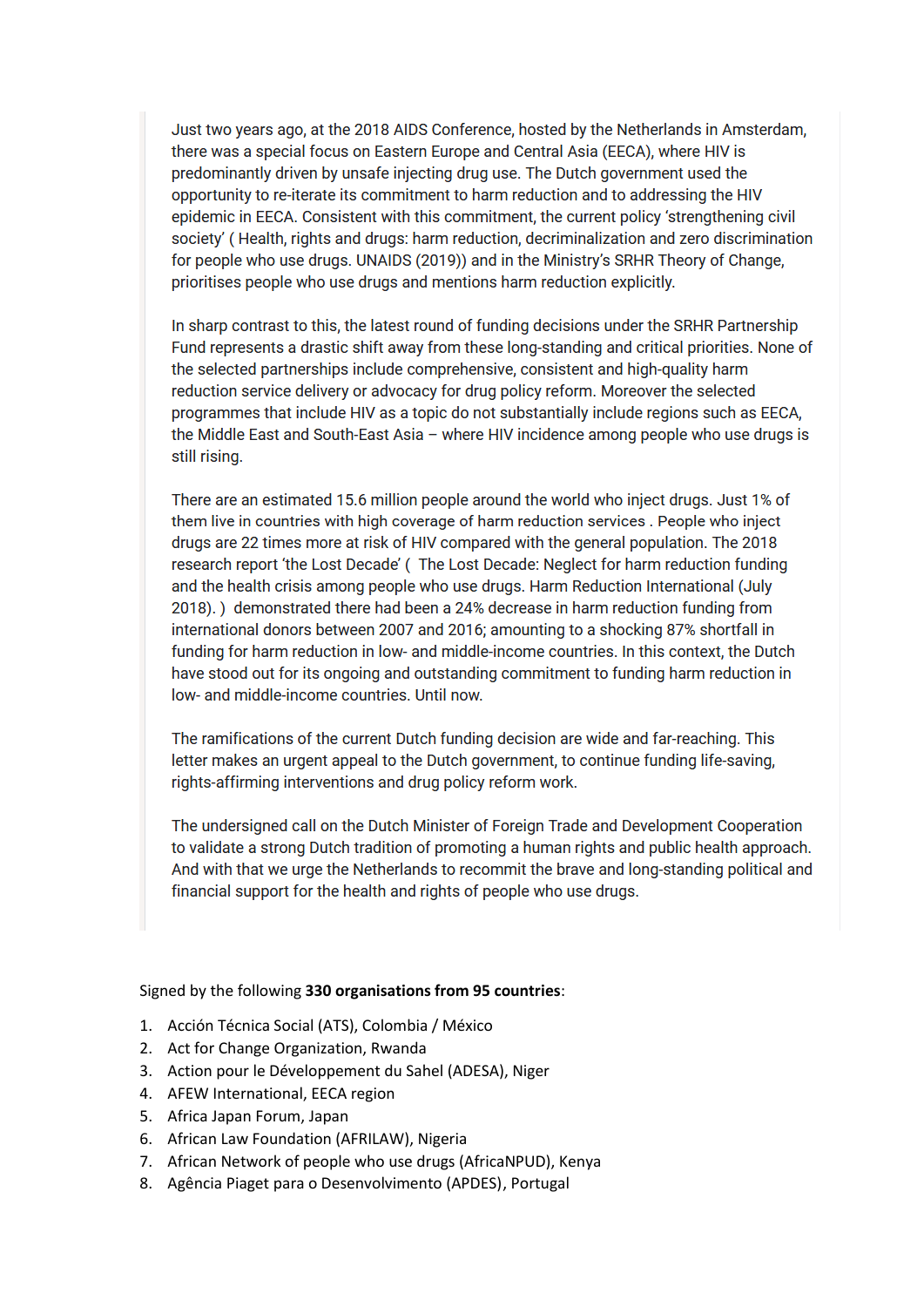- 9. AIDS and Rights Alliance for Southern Africa (ARASA), Namibia
- 10. AIDS Solidarity Movement, Cyprus
- 11. Aidsfonds, The Netherlands
- 12. AILES, Mauritius
- 13. Aksi Keadilan Indonesia (AKSI), Indonesia
- 14. Aksion Plus, Albania
- 15. akzept e.V. Bundesverband für akzeptierende Dorgenarbeit und humane Drogenpolitik, Germany
- 16. Alcohol and Drug Foundation, Australia
- 17. Alliance for Public Health, Ukraine
- 18. Alliance Nationale des Communautés pour la Santé (ANCS), Senegal
- 19. Alternative Georgia, Georgia
- 20. Andrey Rylkov Foundation, Russia
- 21. Ánh Dương Quảng Ninh, Vietnam
- 22. APCASO, Thailand
- 23. APCOM Foundation, Thailand
- 24. ARAS Romanian Association Against AIDS, Romania
- 25. Arusha Mental Health Trust, Tanzania
- 26. ARK-Antiaids, Russia
- 27. ASA, Associazione Solidarietà AIDS, Italy
- 28. Asia Catalyst, International
- 29. Asian Harm Reduction Network, Myanmar
- 30. Asian Network of People Who Use Drugs (ANPUD), Thailand
- 31. Asociación Cívica Soluciones, Peru
- 32. Asociación Costarricense para el Estudio e Intervención en Drogas (ACEID), Costa Rica
- 33. Association de Lutte Contre le Sida (ALCS), Morocco
- 34. Association for Safer Drug Policies, Norway
- 35. Association Guyanaise de Réduction des Risques, French Guyana
- 36. Association Guinée pour la promotion des énergies renouvelables (AGUIPER), République de Guinée
- 37. Association of SMT participants of Ukraine, Ukraine
- 38. Association sénégalaise pour la réduction des risques (ASRDR), Sénégal
- 39. Association of Young Psychologists and Doctors "Xenon", Georgia
- 40. Ateneo Human Rights Center, Philippines
- 41. BABSEACLE, Thailand
- 42. Balance Promocion para el Desarrollo y Juventud, Mexico
- 43. Burundi Network of People who Use Drugs (BAPUD), Burundi
- 44. Bemoni Public Union, Georgia
- 45. Bendery City Society, Moldova
- 46. Bensther Development Foundation, Nigeria
- 47. Blue Cross Society of Tanzania, Tanzania
- 48. Blue Sky Club Social Enterprise, Vietnam
- 49. Brukaranhörigas Riksorganisation, Sweden
- 50. FEDITO BXL, Belgium
- 51. Canadian Drug Policy Coalition, Canada
- 52. Canadian HIV/AIDS Legal Network, Canada
- 53. Canadian Students for Sensible Drug Policy (CSSDP), Canada
- 54. Cari Innovation,Uganda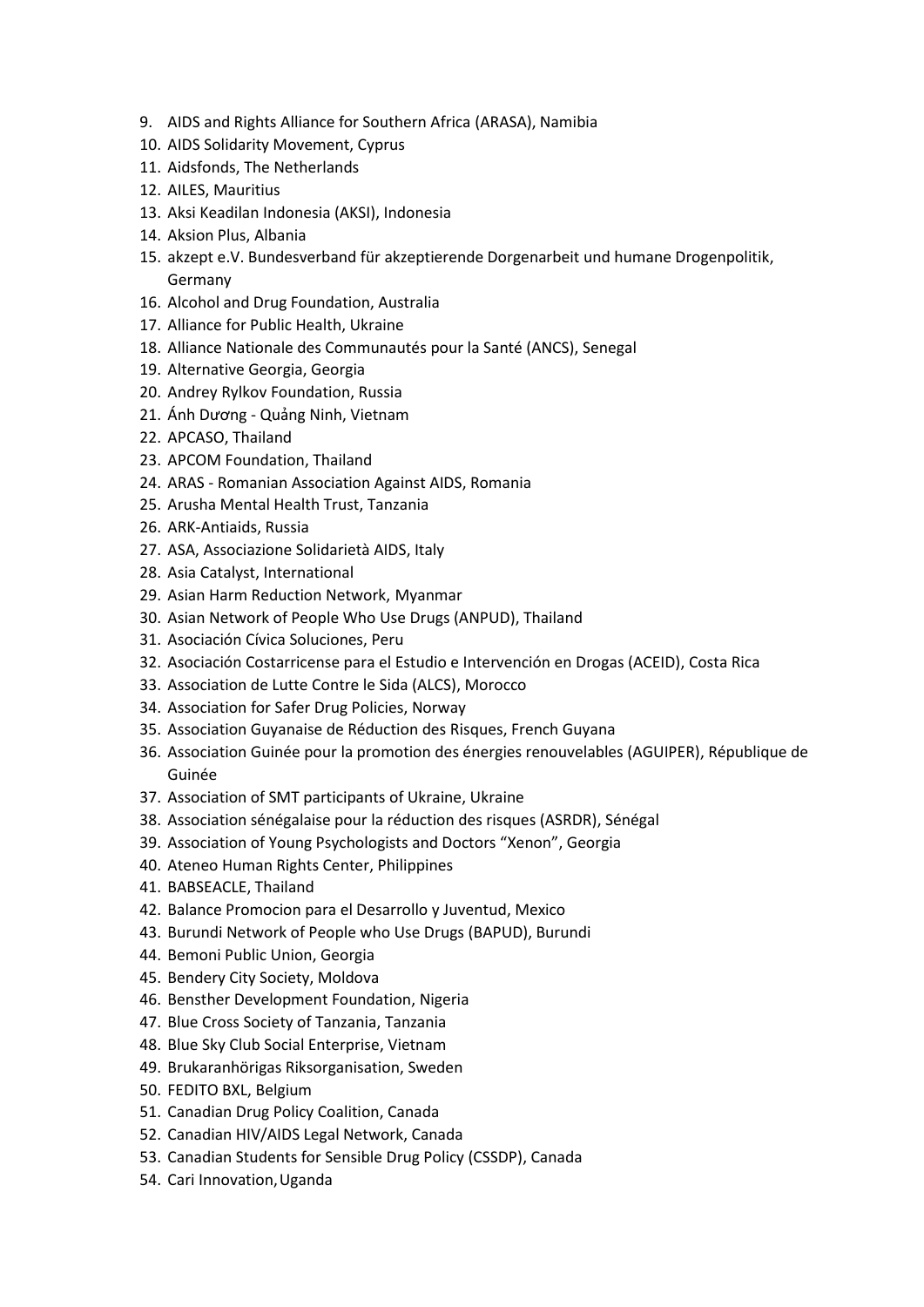- 55. Caribbean Harm Reduction Coalition, Saint Lucia
- 56. CBO ALO BOY, Vietnam
- 57. CD Global Consulting, Australia
- 58. Center for Training and Research on Substance use and HIV, Hanoi Medical University, Vietnam
- 59. Centre for Humane Policy, Bulgaria
- 60. Centre for Law Enforcement and Public Health, Australia
- 61. Centre of Excellence for Research in AIDS (CERIA), Malaysia
- 62. Centre on Drug Policy Evaluation (CDPE), Canada
- 63. Centro de Convivência "É de Lei", Brazil
- 64. Centro de Orientación e Investigación Integral (COIN), Dominican Republic
- 65. Centre Women and Modern World, Azerbaijan
- 66. Charity Foundation "Vita Valens", Ukraine
- 67. Checkpoint Zurich, Switzerland
- 68. Child Space Organization, Kenya
- 69. Christian Industrial Training Centre, Kenya
- 70. Citywide Drugs Crisis Campaign, Ireland
- 71. CLB Gia đình trẻ PC HIV xa Đại Hợp Kiến Thụy, HP, Vietnam
- 72. Cliëntvertrouwenspersoon, The Netherlands
- 73. Club "Eney", Ukraine
- 74. Club "Svitanko", Ukraine
- 75. Coast General Hospital, Kenya
- 76. COC Nederland, The Netherlands
- 77. Coletivo Papo Reto, Brazil
- 78. Collectif Urgence Toxida (CUT), Mauritius
- 79. Controlling Chemsex CIC, United Kingdom
- 80. Convictus Ukraine, Ukraine
- 81. Coral Property, Kenya
- 82. Corporación Temeride, Colombia
- 83. Corporación Viso Mutop, Colombia
- 84. Correlation European Harm Reduction Network (C-EHRN), The Netherlands
- 85. Creating Opportunities for Disadvantaged Persons (CODaP), Sierra Leone
- 86. Crew 2000, United Kingdom
- 87. CVO Research & Consulting, The Netherlands
- 88. Czech AIDS Help Society, Czech Republic
- 89. Decent Conversations Foundation, Kenya
- 90. Detroit Sober House, Tanzania
- 91. Dokters van de Wereld, The Netherlands
- 92. Dristi Nepal, Nepal
- 93. Drog Art, Slovenia
- 94. Drogenpolitik, Germany
- 95. Drug Policy Advocacy Group (DPAG), Myanmar
- 96. Drug Policy and Harm Reduction Platform, Malawi
- 97. Drug Policy Australia, Australia
- 98. Drug Policy Network South East Europe (DPNSEE), Serbia
- 99. Ecotalent Platform, Kenya
- 100. Education for Africa, Kenya
- 101. EJA Surabaya, Indonesia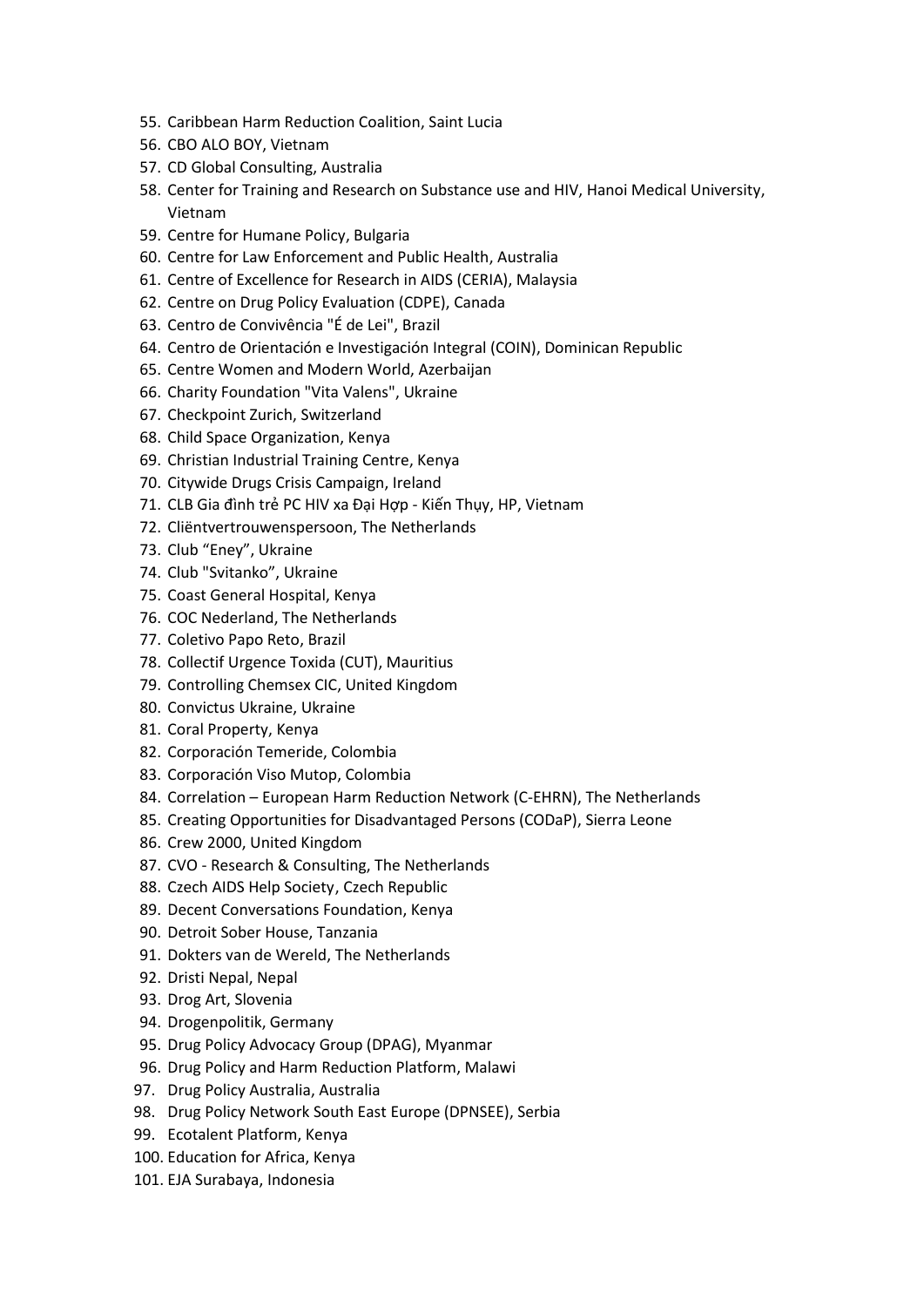- 102. El Punto en la Montaña, Puerto Rico
- 103. Engage Jamii Initiatives, Kenya
- 104. Equal International, South Africa / United Kingdom
- 105. Era of Mercy, Ukraine
- 106. ESE Association, North Macedonia
- 107. Eurasian Harm Reduction Association (EHRA), Lithuania
- 108. European AIDS Treatment Group (EATG), Belgium
- 109. Fieldwork Netherlands, The Netherlands
- 110. Foundation Against Illicit Drug and Child Abuse (FADCA), Liberia
- 111. Foundation for Professional Development, South Africa
- 112. Free Clinic, Belgium
- 113. Friends of Pryluky, The Netherlands
- 114. Frontline AIDS, United Kingdom
- 115. Fundación Latinoamérica Reforma, Chile
- 116. Fund of Women Living with HIV in Kazakhstan, Kazakhstan
- 117. Gadejuristen/The Street Lawyers, Denmark
- 118. Gay Men's Health Collective (GMHC), United Kingdom
- 119. Gay Men's Sexual Health Alliance, Canada
- 120. Georgian Network of People who Use Drugs (GeNPUD), Georgia
- 121. Georgian Harm Reduction Network, Georgia
- 122. Glink Vietnam, Vietnam
- 123. Global Eye Foundation, The Netherlands
- 124. Global Network of People living with HIV (GNP+), The Netherlands
- 125. Groupement Romand d'Etudes des Addictions (GREA), Switzerland
- 126. Grove Specialist Drug Service, United Kingdom
- 127. Hai Phong City Rehabilitation Program, Vietnam
- 128. Harm Reduction Australia, Australia
- 129. Harm Reduction International (HRI), United Kingdom
- 130. Harm Reduction Malta, Malta
- 131. Health Equity Alliance, United States
- 132. Health Poverty Action (HPA), United Kingdom
- 133. Helping Hand, Kazakhstan
- 134. Help Not Harm, Ireland
- 135. Hepatitis Education Project, United States
- 136. HIV Justice Network, The Netherlands
- 137. Holy Ghost Fathers Technical Institute, Kenya
- 138. Home Recovery, Indonesia
- 139. Hope in Life, Kenya
- 140. HPLGBT, Ukraine
- 141. IDUCARE, Philippines
- 142. India HIV/AIDS Alliance, India
- 143. Indonesian Coalition on Drug Policy Reform, Indonesia
- 144. Indonesian Harm Reduction Network (Jangkar), Indonesia
- 145. Institute Utrip, Slovenia
- 146. Instituto para el Desarrollo Humano, Bolivia
- 147. Integrative Health Solutions Ltd, Kenya
- 148. Intercambios A.C., Argentina
- 149. International Association for Cannabinoid Medicines, Germany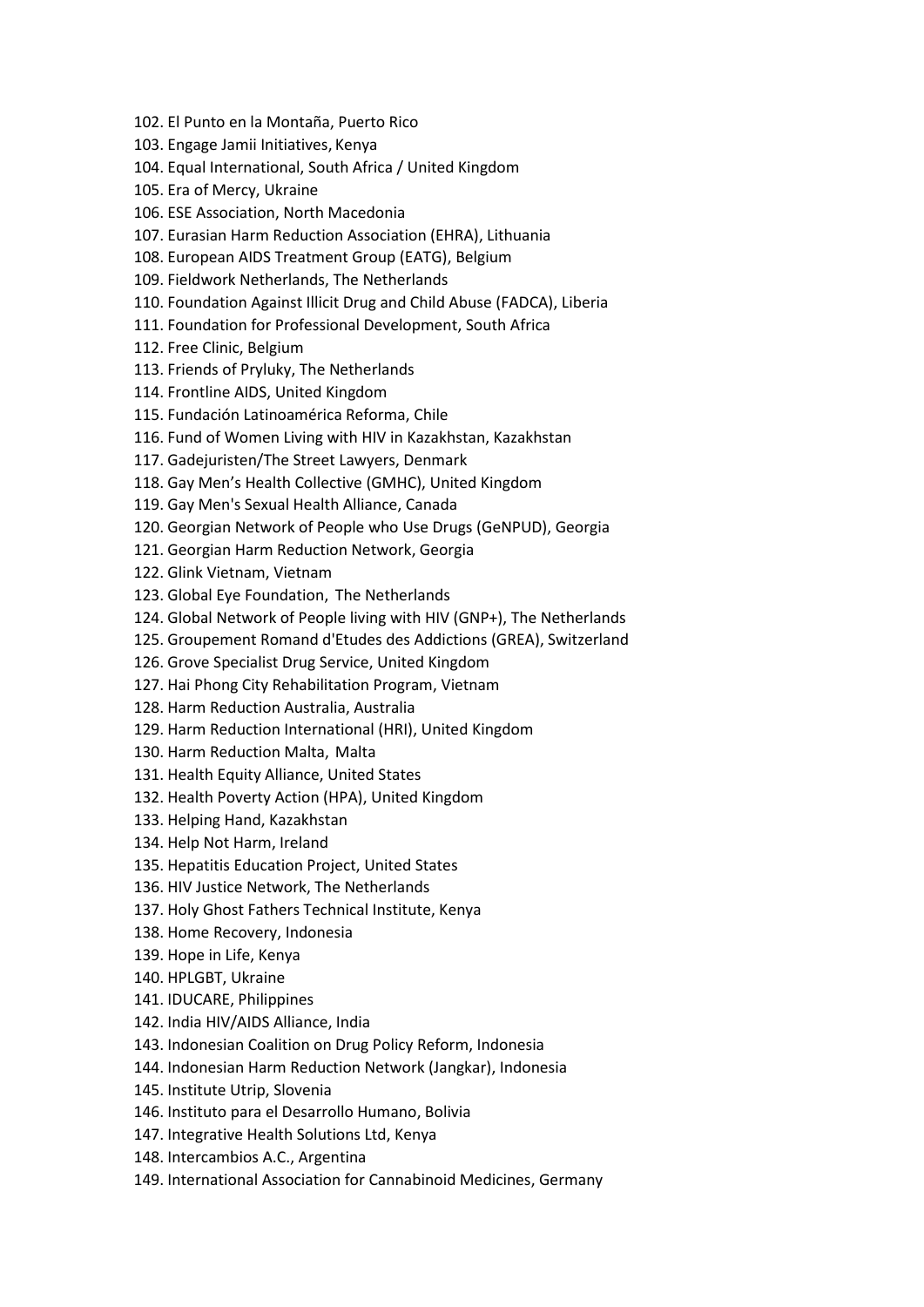- 150. International Drug Policy Consortium (IDPC), United Kingdom
- 151. International HIV/AIDS and TB Institute, Ukraine
- 152. International HIV Partnerships (IHP), United Kingdom
- 153. Institute for Social Development Studies, Vietnam
- 154. International Treatment Preparedness Coalition (ITPC Global), South Africa
- 155. IROO Center for Social Support Navigator, Russia
- 156. IWRAW Asia Pacific, Malaysia
- 157. KANCO, Kenya
- 158. Karibu Kenya, The Netherlands
- 159. Karitas Sani Madani Foundation, Indonesia
- 160. Kenya Harm Reduction Network, Kenya
- 161. Kenya Network of People who Use Drugs (KeNPUD), Kenya
- 162. Kenya NGO Alliance Against Malaria, Kenya
- 163. Key Populations Consortium of Kenya, Kenya
- 164. KH Legal Advice, The Netherlands
- 165. KHANA, Cambodia
- 166. Kherson Regional Charity Fund "Mongoose", Ukraine
- 167. KORSANG, Cambodia
- 168. Kwale women fighting against HIV and drug abuse, Kenya
- 169. LaSky Network, Russia
- 170. Lembaga Persaudaraan Korban Napza Makassar (L-PKNM), Indonesia
- 171. LBH Masyarakat (LBHM), Indonesia
- 172. LEAP UK, United Kingdom
- 173. Legalize NL, The Netherlands
- 174. Life Foundation, Pakistan
- 175. Lighthouse Social Enterprise, Vietnam
- 176. London Friend, United Kingdom
- 177. Maahad Daawah, Kenya
- 178. Magarini, Kenya
- 179. Mai Mai Hoang Mai, Vietnam
- 180. Mainline, The Netherlands
- 181. Malaysia Society of Awareness, Malaysia
- 182. Mauritius Network of People who Use Drugs (MauNPUD), Mauritius
- 183. M-Coalition (The Arab Foundation for Freedoms and Equality), Lebanon
- 184. Medecins du Monde, Global
- 185. Metta Development Foundation, Myanmar
- 186. Metzineres, Spain
- 187. Middle East & North Africa HArm Reduction Association (MENAHRA), Lebanon
- 188. Mindbrouwerij, The Netherlands
- 189. Mistletoe Community Health and Rights Initiative (MCHARI), Nigeria
- 190. MOPESUN, Kenya
- 191. MozPUD National Aid Network for People who Use Drugs, Mozambique
- 192. MPact Global Action for Gay Men's Health and Rights, United States
- 193. MUCD, Mexico
- 194. Muslim Education and Welfare Association (MEWA), Kenya
- 195. NACOSA, South Africa
- 196. Nai Zindagi, Pakistan
- 197. NAM aidsmap, United Kingdom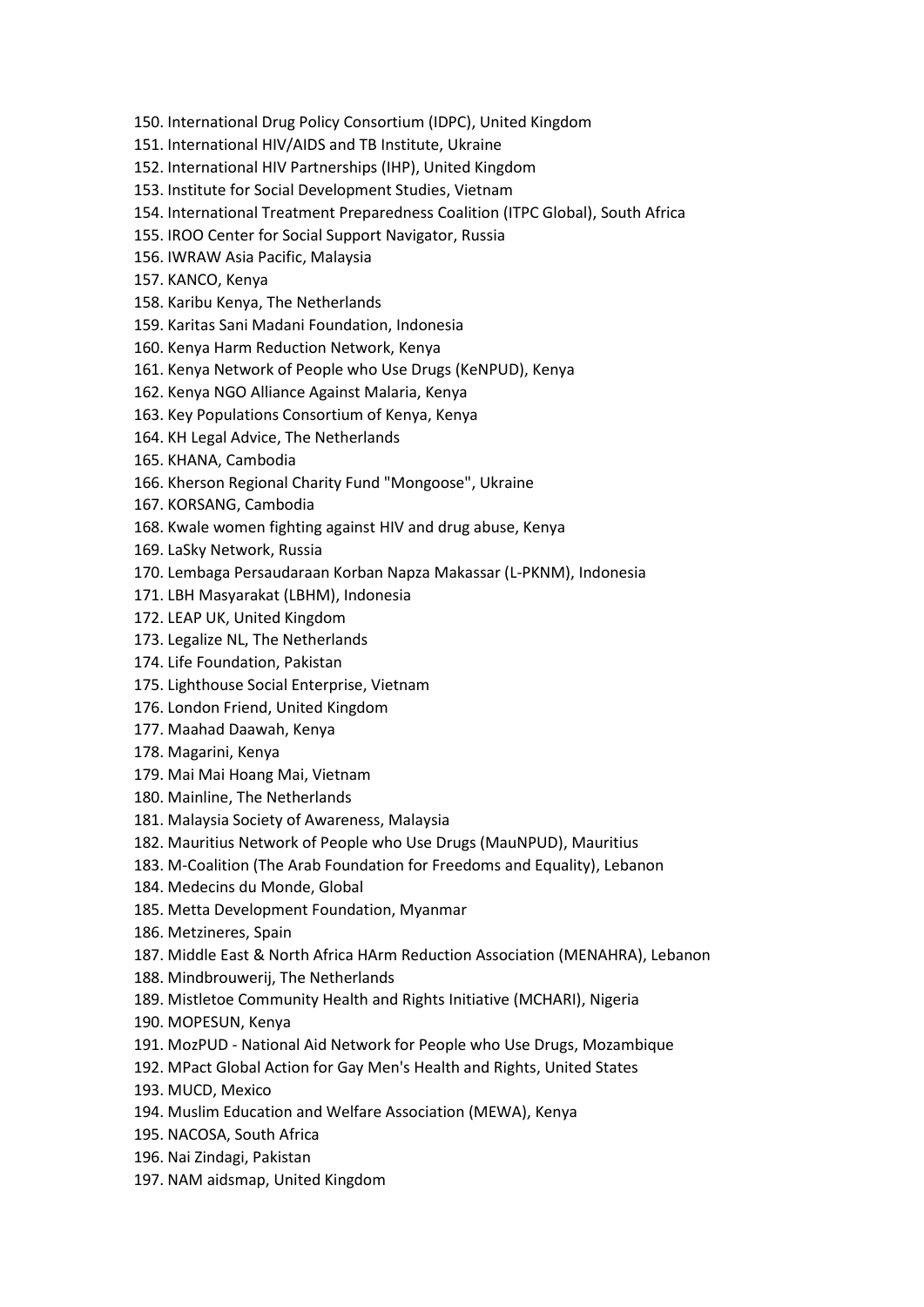- 198. National AIDS Trust, United Kingdom
- 199. National Needle Exchange Forum (NNEF), United Kingdom
- 200. National Users Network of Nepal (NUNN), Nepal
- 201. NC Survivors Union, United States
- 202. New Generation Humanitarian NGO, Armenia
- 203. New Zealand Drug Foundation, New Zealand
- 204. NEXT Harm Reduction/ NEXT Distro, United States
- 205. NGO UMIT, Kazakhstan
- 206. Nhóm :Sống Để Yêu ,mạng lưới SW, Vietnam
- 207. Nhóm Biển Xanh Cẩm Phả, Nước Vietnam
- 208. Nhóm Hạ Long Xanh, Vietnam
- 209. Nhóm Hương Quỳnh thuộc mạng lưới VNSW, Vietnam
- 210. Nhóm Niềm Tin Hải Dương, Vietnam
- 211. Nhóm Nơi Bình Yên, Vietnam
- 212. Nhóm sóng biển NT, Vietnam
- 213. Niềm tin Tiên Du thuộc mạng lưới người nhiễm HIV, Vietnam
- 214. NoBox Philippines, Philippines
- 215. Norwegian Association for Humane Drug Policies (FHN), Norway
- 216. Nur Outreach Programme for Drugs Education and Reintegration, Nigeria
- 217. ODRI Intersectional Rights, Peru
- 218. OnderwijsBovenwijs, The Netherlands
- 219. ONG REVS PLUS, Burkina Faso
- 220. Open Faces, Kazakhstan
- 221. Outreach Coalition for Harm Reduction, Estonia
- 222. Our Help, Ukraine
- 223. Ozone Foundation Thailand, Thailand
- 224. Pakistan Association of People Living with HIV (APLHIV), Pakistan
- 225. Paroles Autour de la Santé (PAS), International
- 226. Penington Institute, Australia
- 227. Pensioen, The Netherlands
- 228. Perkumpulan PEKA, Indonesia
- 229. Perle Sociale ONG, Bénin
- 230. Perspective Healthcare Kenya, Kenya
- 231. Poltava Regional Public Health Charity Fund, Ukraine
- 232. Positive Initiative, Moldova
- 233. Positiiviset ry, HivFinland, Finland
- 234. Positive Voice, Greece
- 235. Poz&Proud, The Netherlands
- 236. PREKURSOR, The Netherlands
- 237. Prévention Information et Lutte contre le Sida (PILS), Mauritius
- 238. Public Association Amelia, Kazakhstan
- 239. Public Association "DEF" (Protection), Russia
- 240. Public Association Kuat, Kazakhstan
- 241. Public Defender Association, United States
- 242. Public Foundation "Alem-Spas Charity Fund, Kazakhstan
- 243. Public Fund 'Ganesha', Kyrgyzstan
- 244. PULS, Moldova
- 245. Pwani One Shilling Foundation, Kenya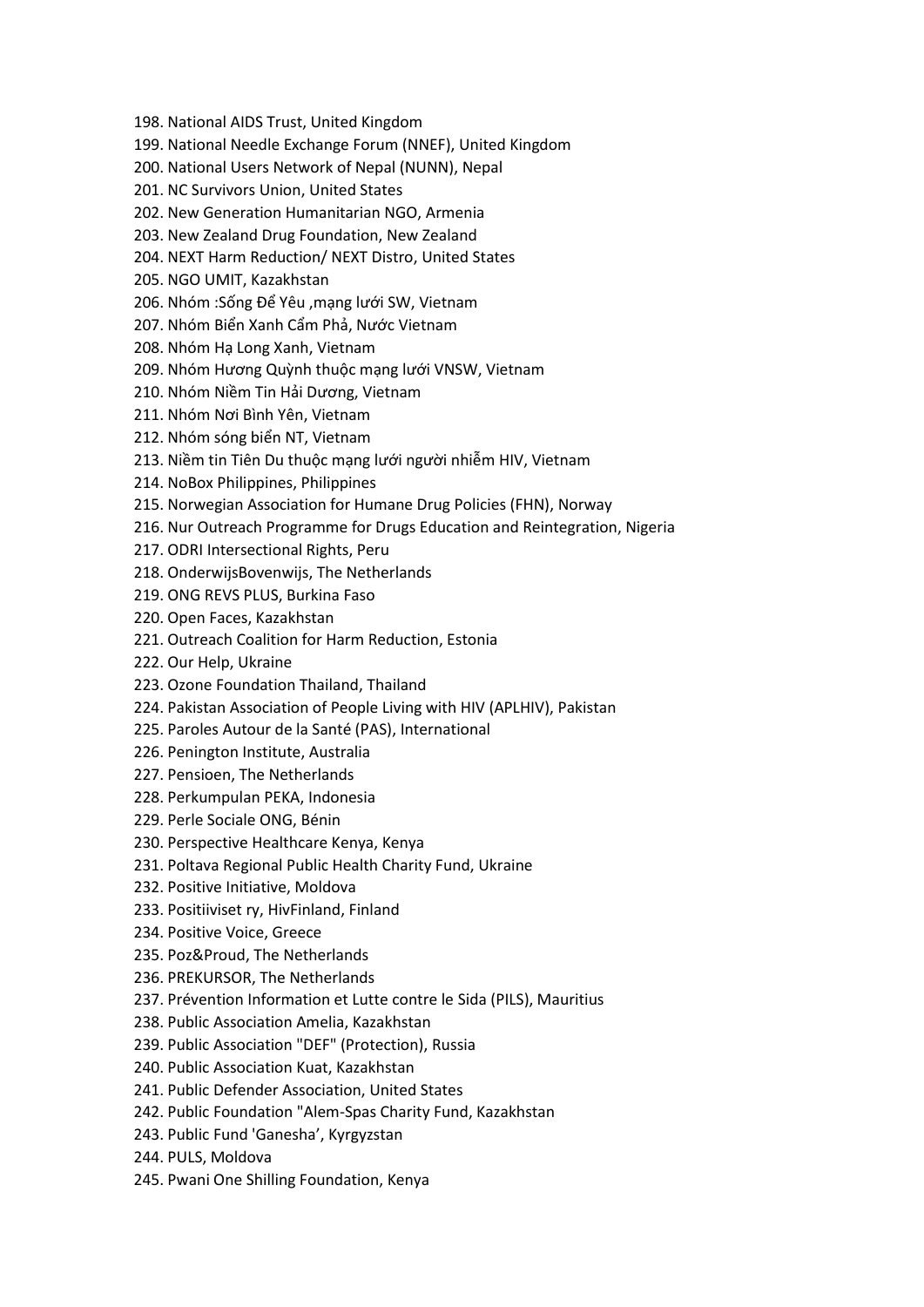- 246. RAISSS, México
- 247. Re Generation, Serbia
- 248. Reachout Center Trust, Kenya
- 249. Recovering Justice, United Kingdom
- 250. Recovering Nepal, Nepal
- 251. Red Ribbon Istanbul, Turkey
- 252. Release, United Kingdom
- 253. Reproductive Health Uganda, Uganda
- 254. ReShape, United Kingdom
- 255. Return to Life, Ukraine
- 256. Rights Reporter Foundation, Hungary
- 257. Romanian Harm Reduction Network, Romania
- 258. Rumah Cemara,Indonesia
- 259. S Red group, Vietnam
- 260. SAfAIDS, Zimbabwe
- 261. SAIDE community, Kenya
- 262. SANANIM, Czech Republic
- 263. South African Network of People who Use Drugs (SANPUD), South Africa
- 264. Sarmad David Legacy Fund, Global
- 265. Save Lamu, Kenya
- 266. Save Our Youth, Kenya
- 267. Schwulenberatung Berlin, Germany
- 268. Scottish Drugs Forum, United Kingdom
- 269. Second Life, Ukraine
- 270. Sikkim Drug Users' Forum, India
- 271. SIMBA Queens, Kenya
- 272. Sindh Green Development Organization, Pakistan
- 273. Sinteze, The Netherlands
- 274. Skoun- Lebanese Addiction Centre, Lebanon
- 275. Social Linkages for Youth Development and Child Link, Sierra Leone
- 276. Soma projects, Kenya
- 277. Southside Harm Reduction Services, United States
- 278. Społeczny Komitet ds. AIDS, Poland
- 279. Stanlovenie, Russia
- 280. STEPS for people, Greece
- 281. Stichting ICEERS, The Netherlands / Spain
- 282. Stockholms Brukarförening, Sweden
- 283. Stop Overdose Now, The Netherlands
- 284. STOPAIDS, United Kingdom
- 285. StoptheDrugWar.org, United States
- 286. Students for Sensible Drug Policy, International
- 287. Success Capital, Botswana
- 288. Sukry Connections, Kenya
- 289. Supporting Community Development Initiatives (SCDI), Vietnam
- 290. Survivors Organization Busia, Kenya
- 291. Survivors Self Help Group, Kenya
- 292. SWON Plus LLC, Tajikistan
- 293. Tanzanian Network for People who Use Drugs (TaNPUD), Tanzania